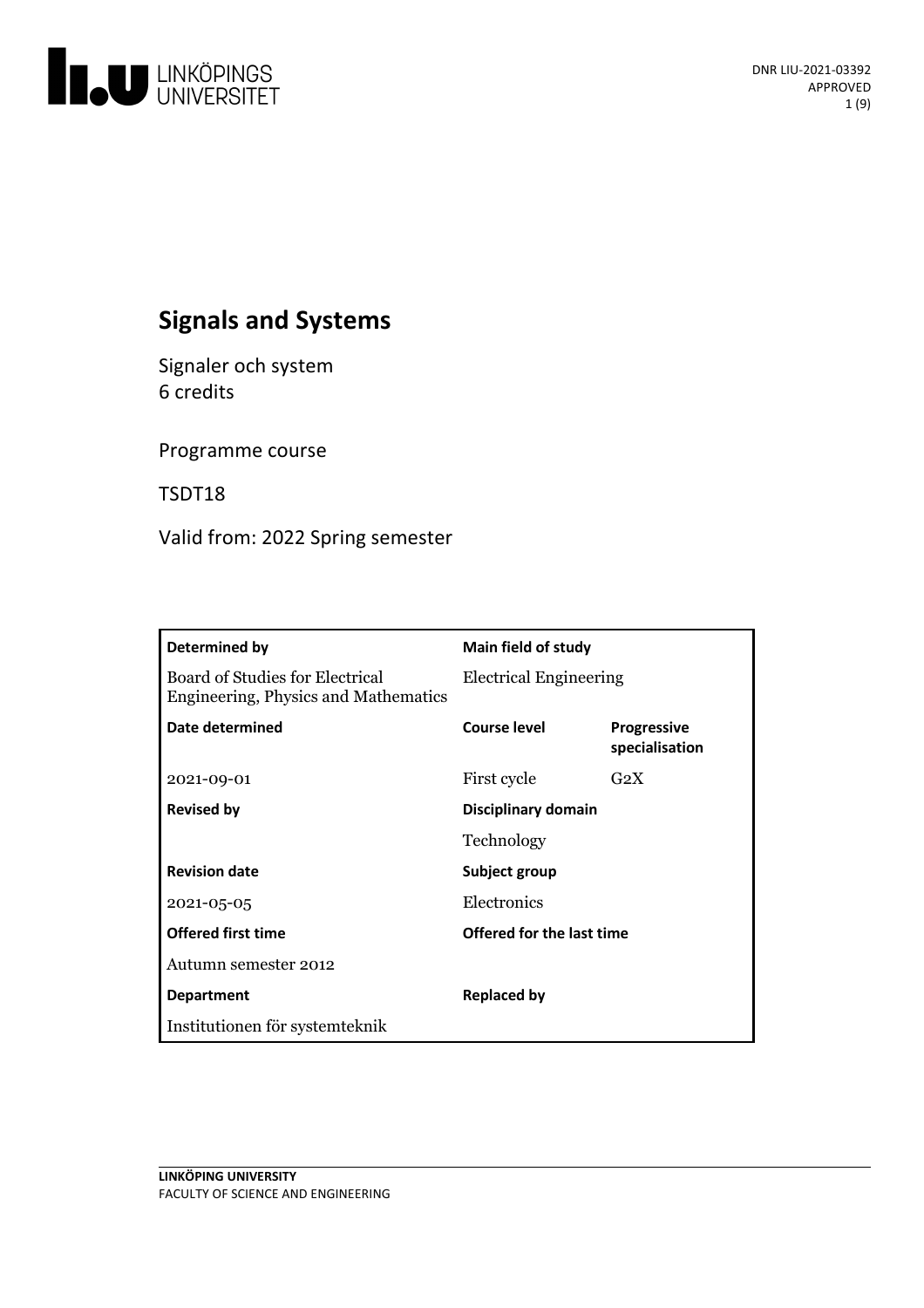# Course offered for

- Master of Science in Biomedical Engineering
- Master of Science in Applied Physics and Electrical Engineering
- Master of Science in Applied Physics and Electrical Engineering International
- Bachelor's Programme in Mathematics

## **Prerequisites**

Calculus, Linear Algebra, Basic Electronics. Good handling of Fourier series, Fourier transforms, Laplace transforms, and ztransforms.

## Intended learning outcomes

This course will give basic knowledge about analysis and synthesis of continuoustime and discrete-time linear systems, primarily through the use of mathematical tools from transform theory. Students who pass the course are expected to:

- Define and interpret system properties such aslinearity, time invariance, causality, and stability, as well as manage the consequences of those
- associated with problem solving. Interpret and mathematically manage time and frequency characteristics of deterministic continuous-time and discrete-time signals and linear time invariant (LTI) systems.<br>• Sketch the amplitude and phase characteristics of an LTI system and
- analyse how these are influenced by the positions of the poles and zeros of the transfer function.<br>• Calculate the output signal for given LTI systems, both in the time domain
- and in the frequency/transform domain in the latter case, by means of appropriate transformations.<br>• Model problems from different application areas (such as electrical
- engineering, mechanical engineering, biotechnology, economics, and more) via LTI system models and analyze these models, both in the time domain
- and the frequency/transform domain.<br>• Describe the sampling theorem and its consequences, and use this theorem in problem solving and to design and analyze simple sampled systems. Give <sup>a</sup> well structured and logically coherent account - using adequate
- terminology of the connections between different concepts in the course, both in Swedish and in English.

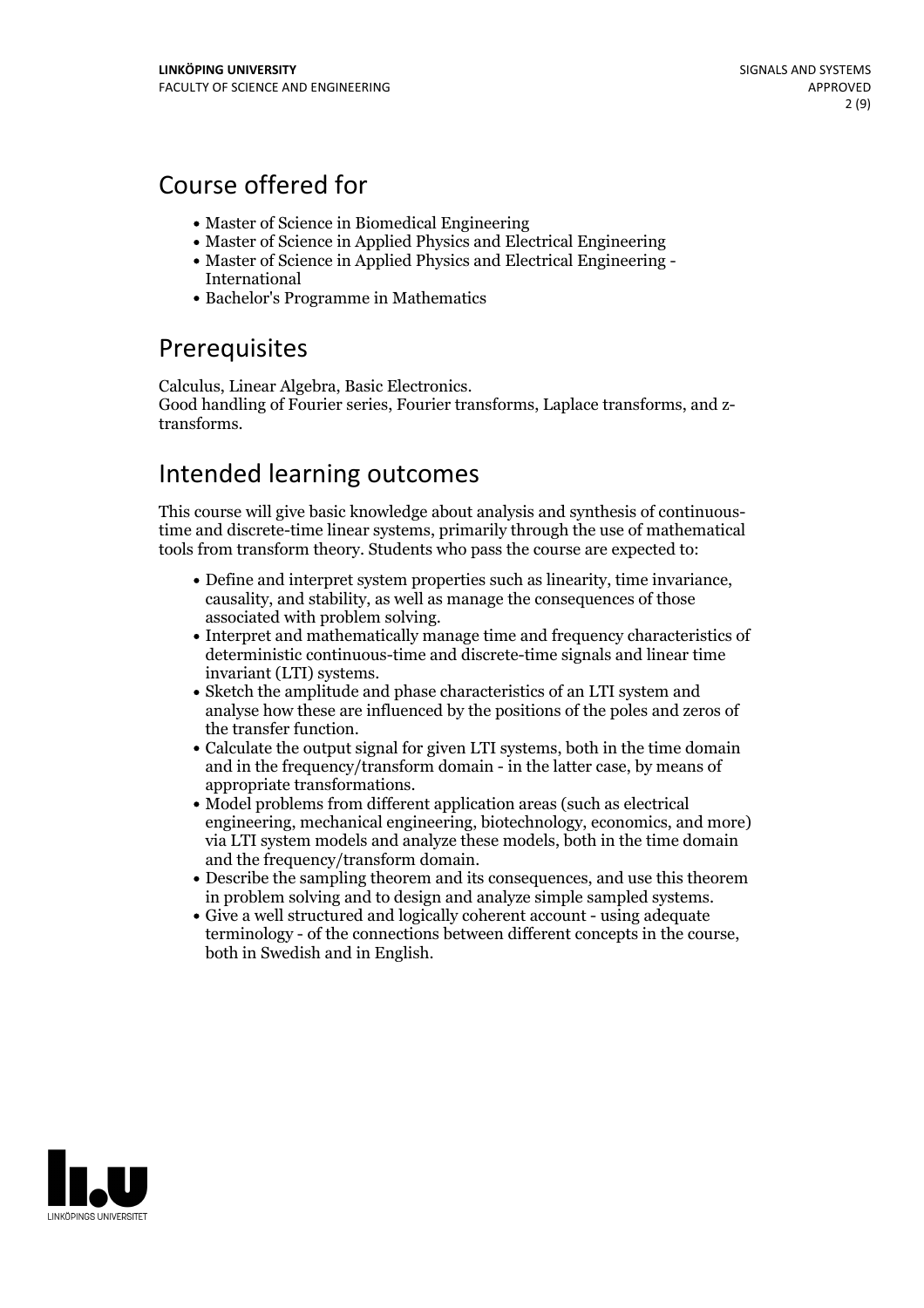## Course content

- 
- About signals and systems.<br>• System properties in particular linearity, time invariance, causality and
- 
- stability.<br>• Impulse response and step response. Convolution.<br>• Differential and difference equation description of linear continuous-time<br>and discrete-time systems, respectively.
- Frequency analysis of signals and systems. Frequency spectrum, amplitude and phase spectrum. Frequency response. Magnitude and phase
- 
- characteristics.<br>
 About passive frequency selective filters.<br>
 Laplace transform and z-transform analysis of signals and systems. The<br>
transfer function. Pole-zero diagrams.
- 
- Cascade couplings and feedback. <br>• Sampling and reconstruction time properties and spectral relations. The Poisson summation formula, the sampling theorem and pulse amplitude modulation.<br>• Application examples.
- 

# Teaching and working methods

Lectures, lessons, and laboratory work using Matlab.

Most of the lectures are given in the form of "flipped classroom", where the students are expected to have watch related videos before the lectures.

## Examination

| TEN <sub>1</sub> | Written examination | 5 credits | U, 3, 4, 5 |
|------------------|---------------------|-----------|------------|
| LAB <sub>1</sub> | Laboratory work     | 1 credits | U.G        |

## Grades

Four-grade scale, LiU, U, 3, 4, 5

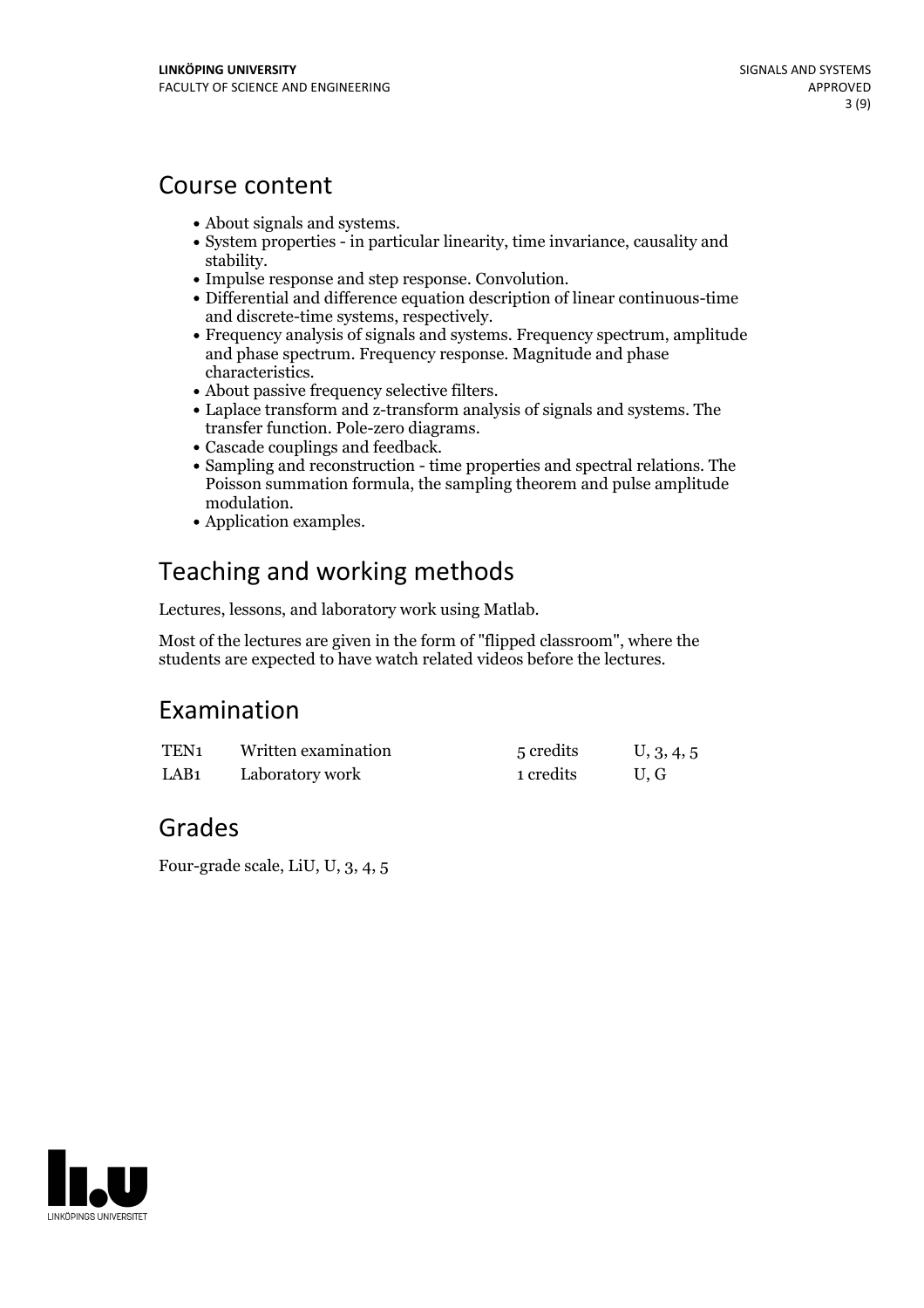## Other information

Supplementary courses: Subsequent courses in areas such as signal and image processing, telecommunications, electronics, control engineering, biomedical engineering, etc.

### **About teaching and examination language**

The teaching language is presented in the Overview tab for each course. The examination language relates to the teaching language as follows:

- If teaching language is "Swedish", the course as a whole could be given in Swedish, or partly in English. Examination language is Swedish, but parts
- of the examination can be in English. If teaching language is "English", the course as <sup>a</sup> whole is taught in English. Examination language is English. If teaching language is "Swedish/English", the course as <sup>a</sup> whole will be
- taught in English if students without prior knowledge of the Swedish language participate. Examination language is Swedish or English depending on teaching language.

### **Other**

The course is conducted in a manner where both men's and women's experience and knowledge are made visible and developed.

The planning and implementation of a course should correspond to the course syllabus. The course evaluation should therefore be conducted with the course syllabus as a starting point.

If special circumstances prevail, the vice-chancellor may in a special decision specify the preconditions for temporary deviations from this course syllabus, and delegate the right to take such decisions.

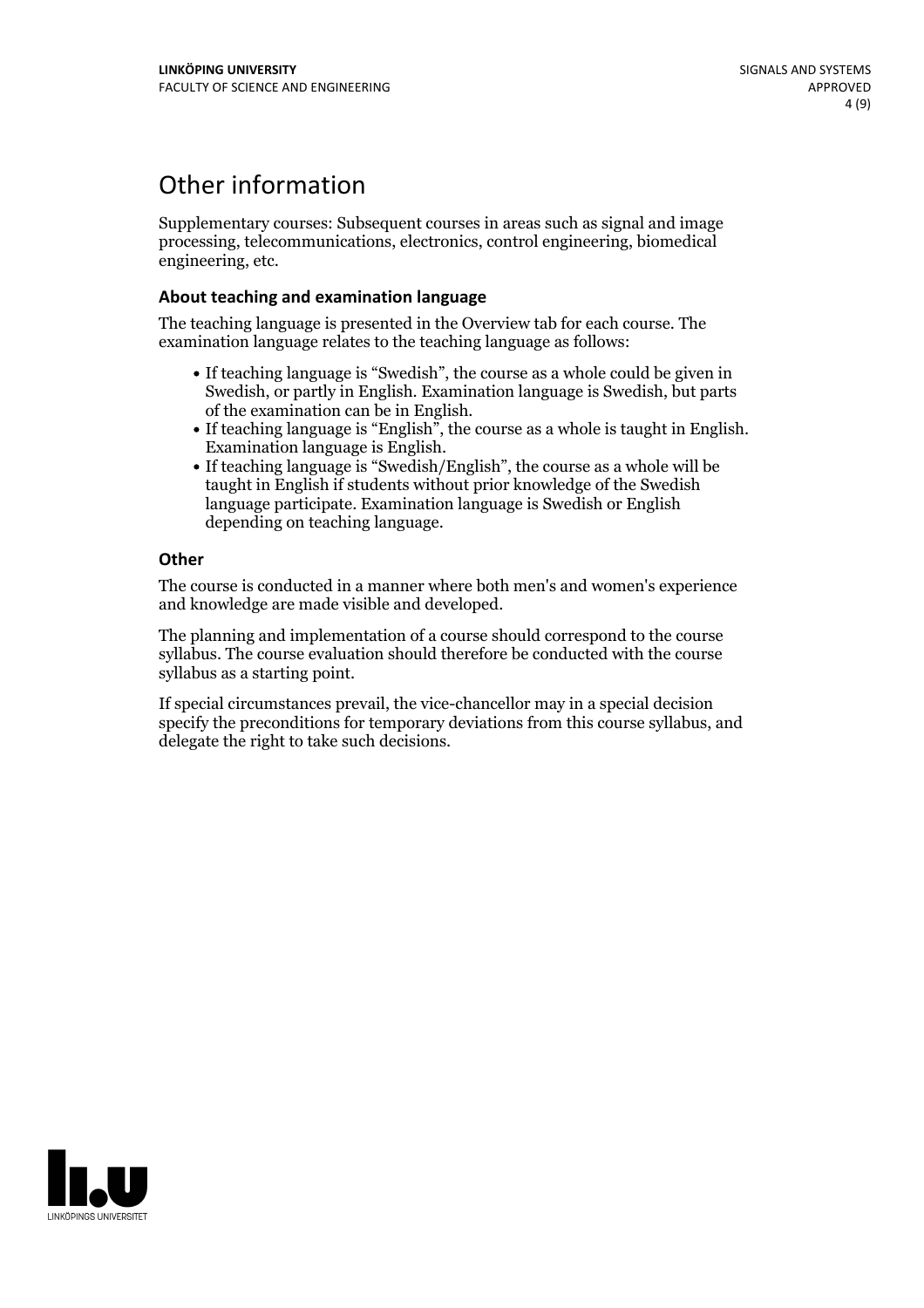# **Common rules**

## Course syllabus

A syllabus must be established for each course. The syllabus specifies the aim and contents of the course, and the prior knowledge that a student must have in order to be able to benefit from the course.

## Timetabling

Courses are timetabled after a decision has been made for this course concerning its assignment to a timetable module.

## Interruption in and deregistration from a course

The LiU decision, Guidelines concerning confirmation of participation in education (Dnr LiU-2020-02256), states that interruptions in study are to be recorded in Ladok. Thus, all students who do not participate in a course for which they have registered must record the interruption, such that the registration on the course can be removed. Deregistration from or interrupting a course is carried out using <sup>a</sup> web-based form: https://www.lith.liu.se/for- [studenter/kurskomplettering?l=en.](https://www.lith.liu.se/for-studenter/kurskomplettering?l=en)

## Cancelled courses and changes to the course syllabus

Courses with few participants (fewer than 10) may be cancelled or organised in a manner that differs from that stated in the course syllabus. The Dean is to deliberate and decide whether a course is to be cancelled or changed from the course syllabus.

## Guidelines relating to examinations and examiners

For details, see Guidelines for education and examination for first-cycle and second-cycle education at Linköping University, Dnr LiU-2020-04501 [\(http://styrdokument.liu.se/Regelsamling/VisaBeslut/917592\)](http://styrdokument.liu.se/Regelsamling/VisaBeslut/917592).

An examiner must be employed as a teacher at LiU according to the LiU Regulations for Appointments, Dnr LiU-2021-01204 [\(https://styrdokument.liu.se/Regelsamling/VisaBeslut/622784](https://styrdokument.liu.se/Regelsamling/VisaBeslut/622784)). For courses in second-cycle, the following teachers can be appointed as examiner: Professor (including Adjunct and Visiting Professor), Associate Professor (including Adjunct), Senior Lecturer (including Adjunct and Visiting Senior Lecturer), Research Fellow, or Postdoc. For courses in first-cycle, Assistant Lecturer (including Adjunct and Visiting Assistant Lecturer) can also be appointed as examiner in addition to those listed for second-cycle courses. In exceptional cases, a Part-time Lecturer can also be appointed as an examiner at both first- and second cycle, see Delegation of authority for the Board of Faculty of Science and Engineering.

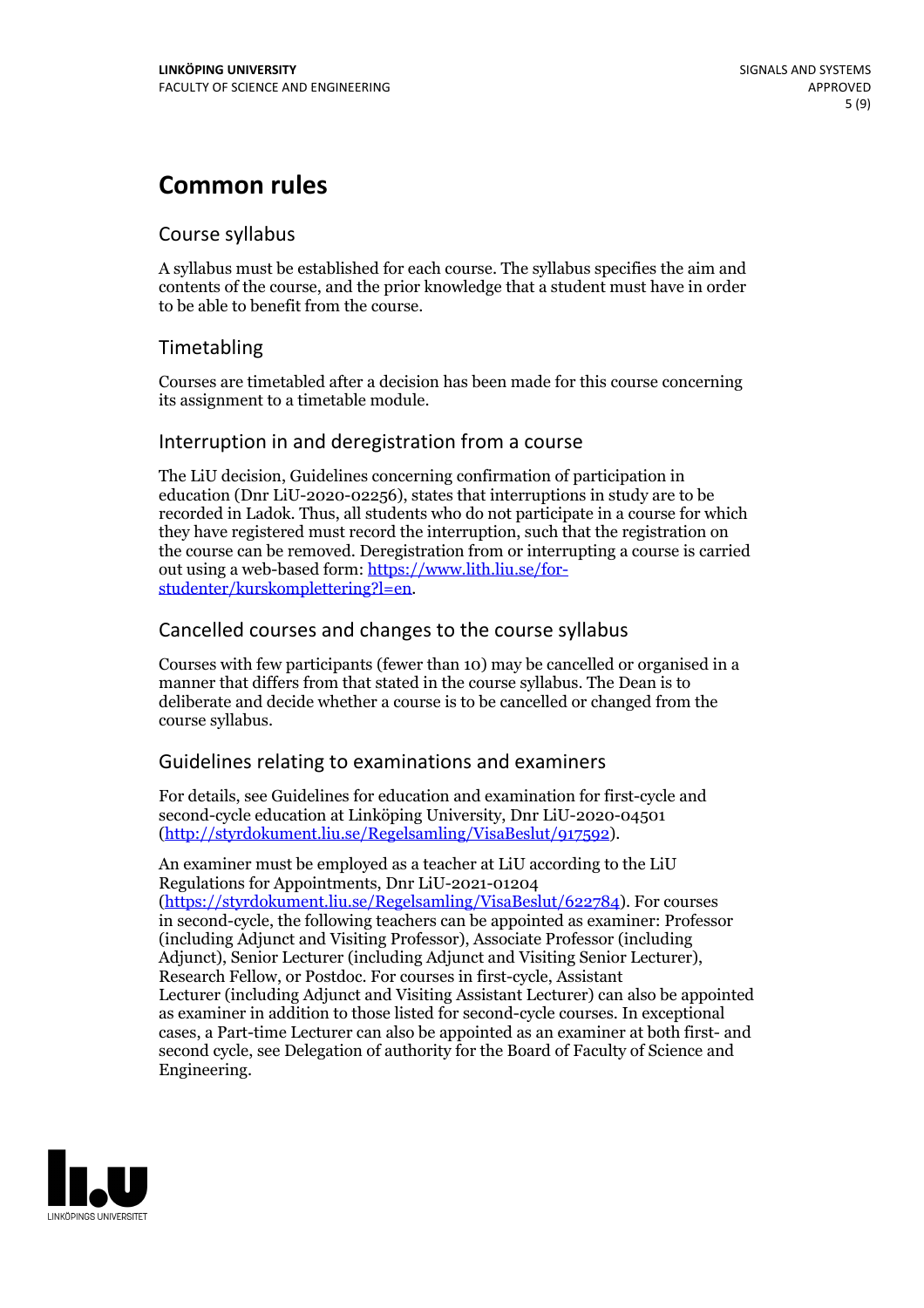## Forms of examination

### **Principles for examination**

Written and oral examinations and digital and computer-based examinations are held at least three times a year: once immediately after the end of the course, once in August, and once (usually) in one of the re-examination periods. Examinations held at other times are to follow a decision of the faculty programme board.

Principles for examination scheduling for courses that follow the study periods:

- courses given in VT1 are examined for the first time in March, with re-examination in June and August
- courses given in VT2 are examined for the first time in May, with re-examination in August and October
- courses given in HT1 are examined for the first time in October, with re-examination in January and August
- courses given in HT2 are examined for the first time in January, with re-examination in March and in August.

The examination schedule is based on the structure of timetable modules, but there may be deviations from this, mainly in the case of courses that are studied and examined for several programmes and in lower grades (i.e. 1 and 2).

Examinations for courses that the faculty programme board has decided are to be held in alternate years are held three times during the school year in which the course is given according to the principles stated above.

Examinations for courses that are cancelled orrescheduled such that they are not given in one or several years are held three times during the year that immediately follows the course, with examination scheduling that corresponds to the scheduling that was in force before the course was cancelled or rescheduled.

When a course, or a written examination (TEN, DIT, DAT), is given for the last time, the regular examination and two re-examinations will be offered. Thereafter, examinations are phased out by offering three examinations during the following academic year at the same times as the examinations in any substitute course. If there is no substitute course, three examinations will be offered during re- examination periods during the following academic year. Other examination times are decided by the faculty programme board. In all cases above, the examination is also offered one more time during the academic year after the following, unless the faculty programme board decides otherwise. In total, 6 re-examinations are offered, of which 2 are regular re-examinations. In the examination registration system, the examinations given for the penultimate time and the last time are denoted.

If a course is given during several periods of the year (for programmes, or on different occasions for different programmes) the faculty programme board or boards determine together the scheduling and frequency of re-examination occasions.

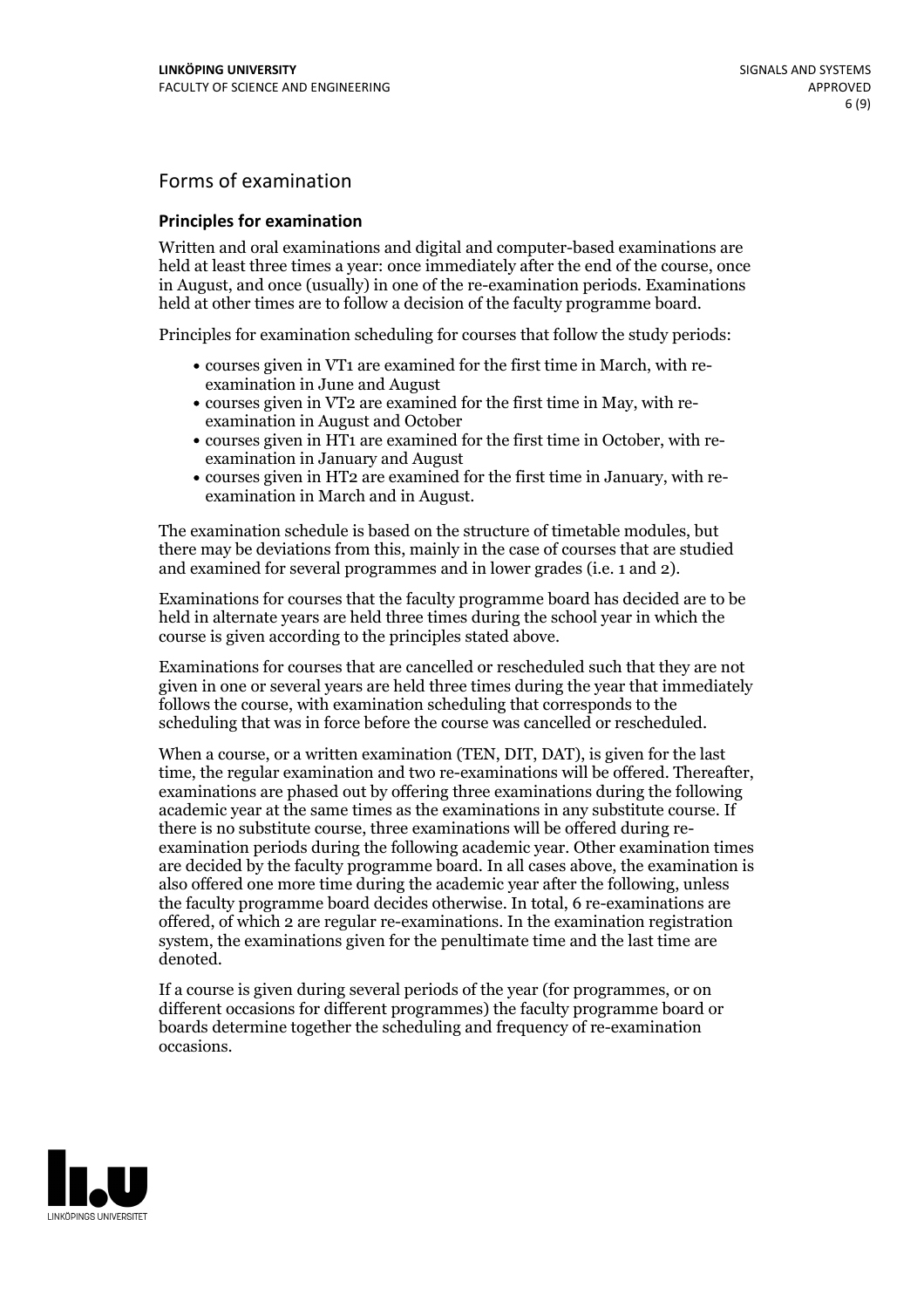### **Retakes of other forms of examination**

Regulations concerning retakes of other forms of examination than written examinations and digital and computer-based examinations are given in the LiU guidelines for examinations and examiners, [http://styrdokument.liu.se/Regelsamling/VisaBeslut/917592.](http://styrdokument.liu.se/Regelsamling/VisaBeslut/917592)

### **Course closure**

For Decision on Routines for Administration of the Discontinuation of Educational Programs, Freestanding Courses and Courses in Programs, see DNR LiU-2021-04782. After a decision on closure and after the end of the discontinuation period, the students are referred to a replacement course (or similar) according to information in the course syllabus or programme syllabus. If a student has passed some part/parts of a closed program course but not all, and there is an at least partially replacing course, an assessment of crediting can be made. Any crediting of course components is made by the examiner.

### **Registration for examination**

In order to take an written, digital or computer-based examination, registration in advance is mandatory, see decision in the university's rule book [https://styrdokument.liu.se/Regelsamling/VisaBeslut/622682.](https://styrdokument.liu.se/Regelsamling/VisaBeslut/622682) An unregistered student can thus not be offered a place. The registration is done at the Student Portal or in the LiU-app during the registration period. The registration period opens 30 days before the date of the examination and closes 10 days before the date of the examination. Candidates are informed of the location of the examination by email, four days in advance.

### **Code of conduct for students during examinations**

Details are given in a decision in the university's rule book: <http://styrdokument.liu.se/Regelsamling/VisaBeslut/622682>.

#### **Retakes for higher grade**

Students at the Institute of Technology at LiU have the right to retake written examinations and digital and computer-based examinations in an attempt to achieve a higher grade. This is valid for all examination components with code "TEN", "DIT" and "DAT". The same right may not be exercised for other examination components, unless otherwise specified in the course syllabus.

A retake is not possible on courses that are included in an issued degree diploma.

#### **Grades**

The grades that are preferably to be used are Fail (U), Pass (3), Pass not without distinction  $(4)$  and Pass with distinction  $(5)$ .

- Grades U, 3, 4, 5 are to be awarded for courses that have written or digital examinations.<br>• Grades Fail (U) and Pass (G) may be awarded for courses with a large
- degree of practical components such as laboratory work, project work and

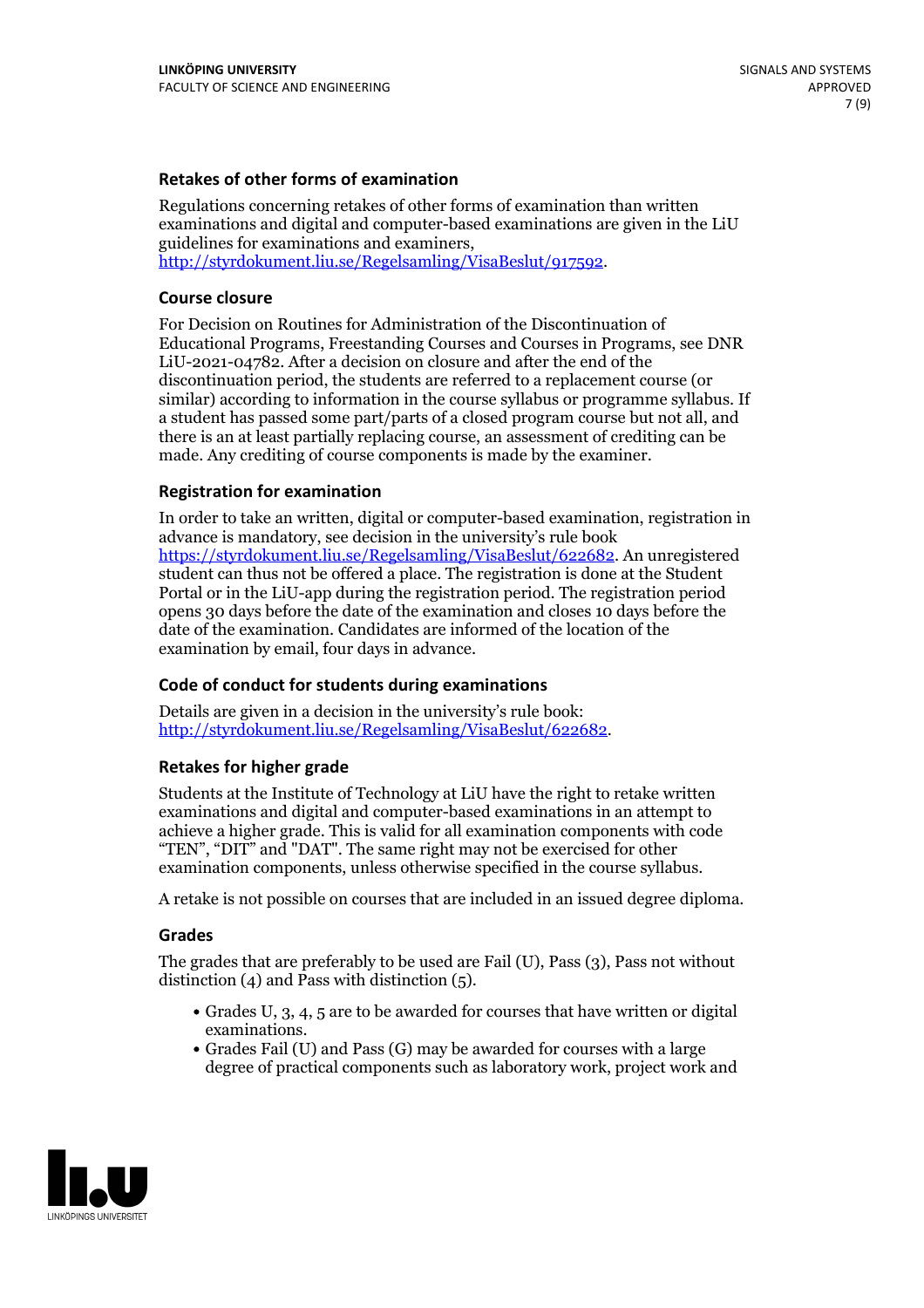group work.<br>• Grades Fail (U) and Pass (G) are to be used for degree projects and other independent work.

### **Examination components**

The following examination components and associated module codes are used at the Faculty of Science and Engineering:

- Grades U, 3, 4, 5 are to be awarded for written examinations (TEN) and
- digital examinations (DIT).<br>• Examination components for which the grades Fail (U) and Pass (G) may be awarded are laboratory work (LAB), project work (PRA), preparatory written examination (KTR), digital preparatory written examination (DIK), oral examination (MUN), computer-based examination (DAT), home
- assignment (HEM), and assignment (UPG).<br>• Students receive grades either Fail (U) or Pass (G) for other examination components in which the examination criteria are satisfied principally through active attendance such as tutorial group (BAS) or examination item
- (MOM).<br>• Grades Fail (U) and Pass (G) are to be used for the examination components Opposition (OPPO) and Attendance at thesis presentation (AUSK) (i.e. part of the degree project).

In general, the following applies:

- 
- Mandatory course components must be scored and given <sup>a</sup> module code. Examination components that are not scored, cannot be mandatory. Hence, it is voluntary to participate in these examinations, and the voluntariness must be clearly stated. Additionally, if there are any associated conditions to
- the examination component, these must be clearly stated as well.<br>• For courses with more than one examination component with grades U,3,4,5, it shall be clearly stated how the final grade is weighted.

For mandatory components, the following applies (in accordance with the LiU Guidelines for education and examination for first-cycle and second-cycle education at Linköping University,<br>[http://styrdokument.liu.se/Regelsamling/VisaBeslut/917592\)](http://styrdokument.liu.se/Regelsamling/VisaBeslut/917592):

If special circumstances prevail, and if it is possible with consideration of the nature of the compulsory component, the examiner may decide to replace the compulsory component with another equivalent component.

For possibilities to alternative forms of examinations, the following applies (in accordance with the LiU Guidelines for education and examination for first-cycle [http://styrdokument.liu.se/Regelsamling/VisaBeslut/917592\)](http://styrdokument.liu.se/Regelsamling/VisaBeslut/917592):

If the LiU coordinator for students with disabilities has granted a student the right to an adapted examination for a written examination in an examination hall, the student has the right to it.